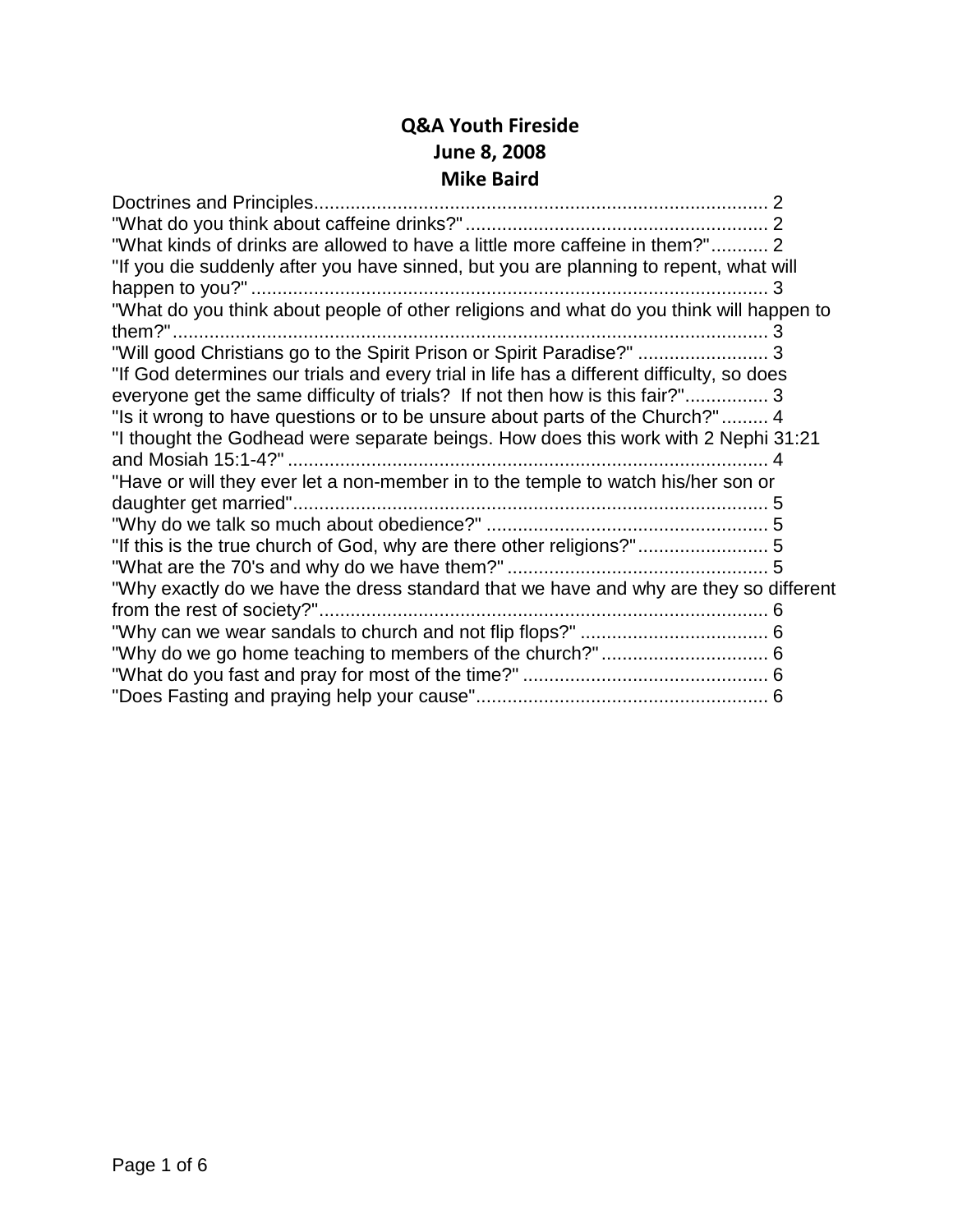# <span id="page-1-0"></span>**Doctrines and Principles**

• Boyd K Packer

"The study of the doctrines of the gospel will improve behavior quicker than a study of behavior will improve behavior. Preoccupation with unworthy behavior can lead to unworthy behavior. That is why we stress so forcefully the study of the doctrines of the gospel." ("Little Children," Ensign, Nov. 1986, 16)

# <span id="page-1-1"></span>**"What do you think about caffeine drinks?"**

#### <span id="page-1-2"></span>**"What kinds of drinks are allowed to have a little more caffeine in them?"**

- D&C 88
- Example using a principle to answer a question instead of a list of behaviors:
	- Joseph Anderson (Secretary to the First Presidency)

" Your letter of April 22nd addressed to the office of the First Presidency asks for information regarding the Church's attitude pertaining to the use of cola drinks, particularly as it pertains to the Word of Wisdom ... I am directed to tell you with reference to the cola drinks that the Church has never officially taken any attitude on this matter, but the leaders of the Church have advised, and do now specifically advise, against the use of any drink containing harmful habit-forming drugs under circumstances that would result in the acquiring of the habit. Any beverage that contains ingredients that would be harmful to the body should be avoided. " ("Letter dated 27 April 1971)

- Example of someone using a principle to guide them in a decision:
	- Bishop H. Burke Peterson (Presiding Bishop)

" We know that cola drinks contain the drug caffeine. We know caffeine is not wholesome nor prudent for the use of our bodies. It is only sound judgment to conclude that cola drinks and any others that contain caffeine or other harmful ingredients should not be used. " (New Era, Oct 1975, p. 37)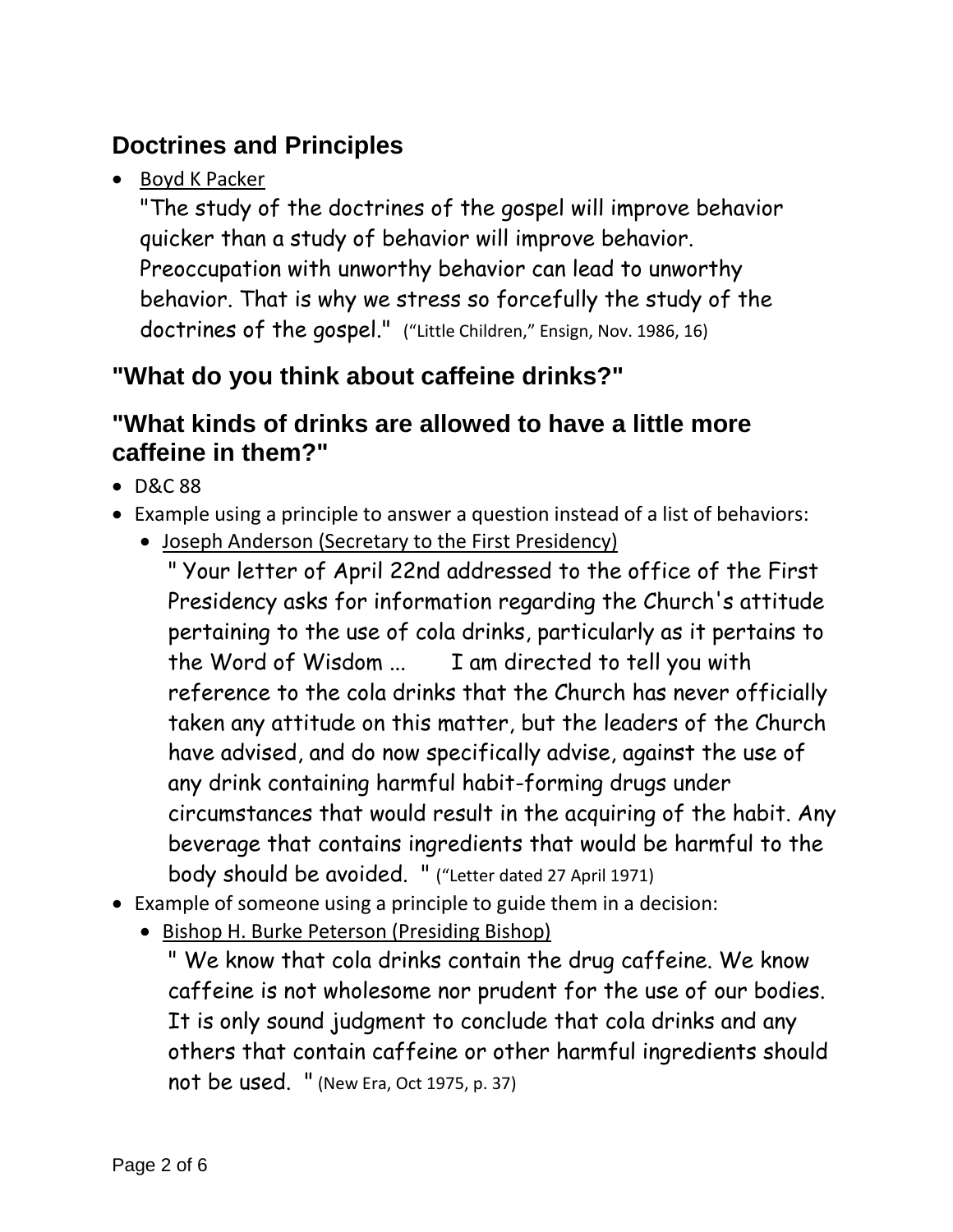## <span id="page-2-0"></span>**"If you die suddenly after you have sinned, but you are planning to repent, what will happen to you?"**

- All of us will have unrepentant sins when we die
- The question becomes what are we like?
- Alma 34:33-34

#### <span id="page-2-1"></span>**"What do you think about people of other religions and what do you think will happen to them?"**

#### <span id="page-2-2"></span>**"Will good Christians go to the Spirit Prison or Spirit Paradise?"**

- This type of judgment is in God's hands
	- We do not make such judgments about others either in or outside of our religion
- We need to understand what qualifications are in the scriptures for a person to be judged by God because they concern us
	- Paradise & Spirit Prison D&C 138:12-14, 20-23
	- Telestial: D&C 76:102-106
	- Terrestrial: D&C 76:72-80
	- Celestial: D&C 76: 51-54

#### <span id="page-2-3"></span>**"If God determines our trials and every trial in life has a different difficulty, so does everyone get the same difficulty of trials? If not then how is this fair?"**

- No we don't get the same degree of "difficulty"
- What is fair? Our society teaches that equality is fair.
- A better way to look at it is "what is needful?" for us to be refined
- We all agency to choose and we bring things upon ourselves so it is impossible for us to judge of others what is brought by God and by themselves
- It is impossible to judge what is a difficult trial and what is not
- God knows you and knows what is required to refine you
- Parable of the talents
- Parable of the laborers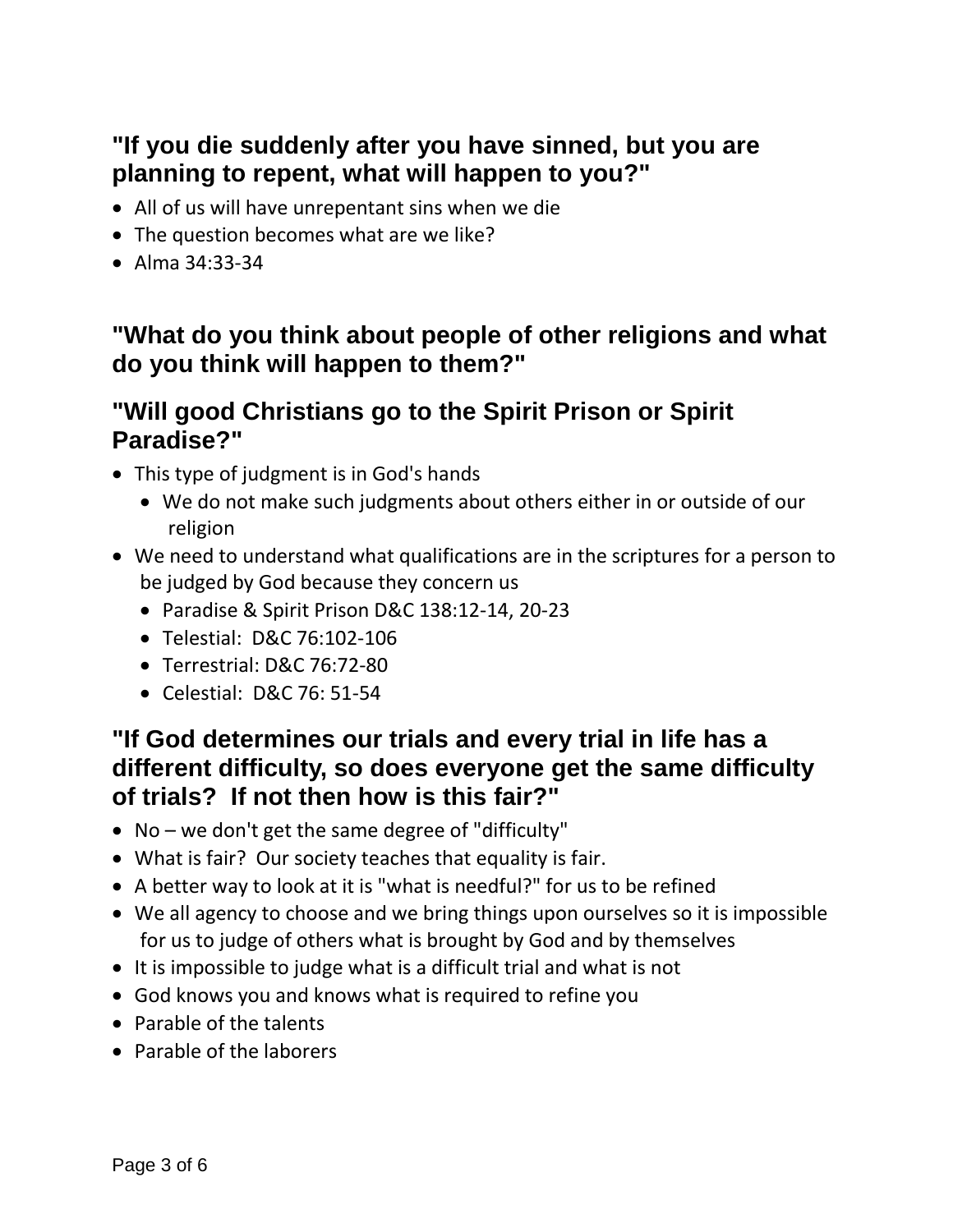### <span id="page-3-0"></span>**"Is it wrong to have questions or to be unsure about parts of the Church?"**

- Faith is a very personal thing;
- We are each free to choose whether and to what degree we will place our trust in the Lord
- Furthermore, people arrive at faith at different times in their lives and in different ways
- During our search for a testimony, and even as we try to strengthen our faith, it is likely that at one time or another we may experience a degree of uncertainty or questioning
- There is nothing wrong with having questions, so long as we remain honest in heart as we continue to seek understanding
- Our basic challenge is to keep our questions or doubts honest.
- What is the difference between honest and dishonest questioning?
- Honest questioning seeks true answers
	- It motivates the questioner to obtain a more complete understanding of the truth
	- The person with honest questions is sincerely seeking and promoting knowledge.
- Dishonest questioning, however, seeks to perpetuate itself.
	- Motivated by fault finding and hardness of heart, the dishonest person battles against understanding rather than for it
	- He soon moves from a state of uncertainty to a state of doubt, distrust, and perhaps even antagonism toward the idea or object of his uncertainty.
- What is the difference? Faith
- With an attitude of faith, the honest questioner can see that there is something above and beyond his present level of understanding
- He learns humility as he realizes that his own knowledge is not complete
- And he develops greater faith, both in himself and in God—faith that understanding, knowledge, and testimony can and will come in time after diligent effort, questioning, and seeking

## <span id="page-3-1"></span>**"I thought the Godhead were separate beings. How does this work with 2 Nephi 31:21 and Mosiah 15:1-4?"**

• 2 Nephi 31:21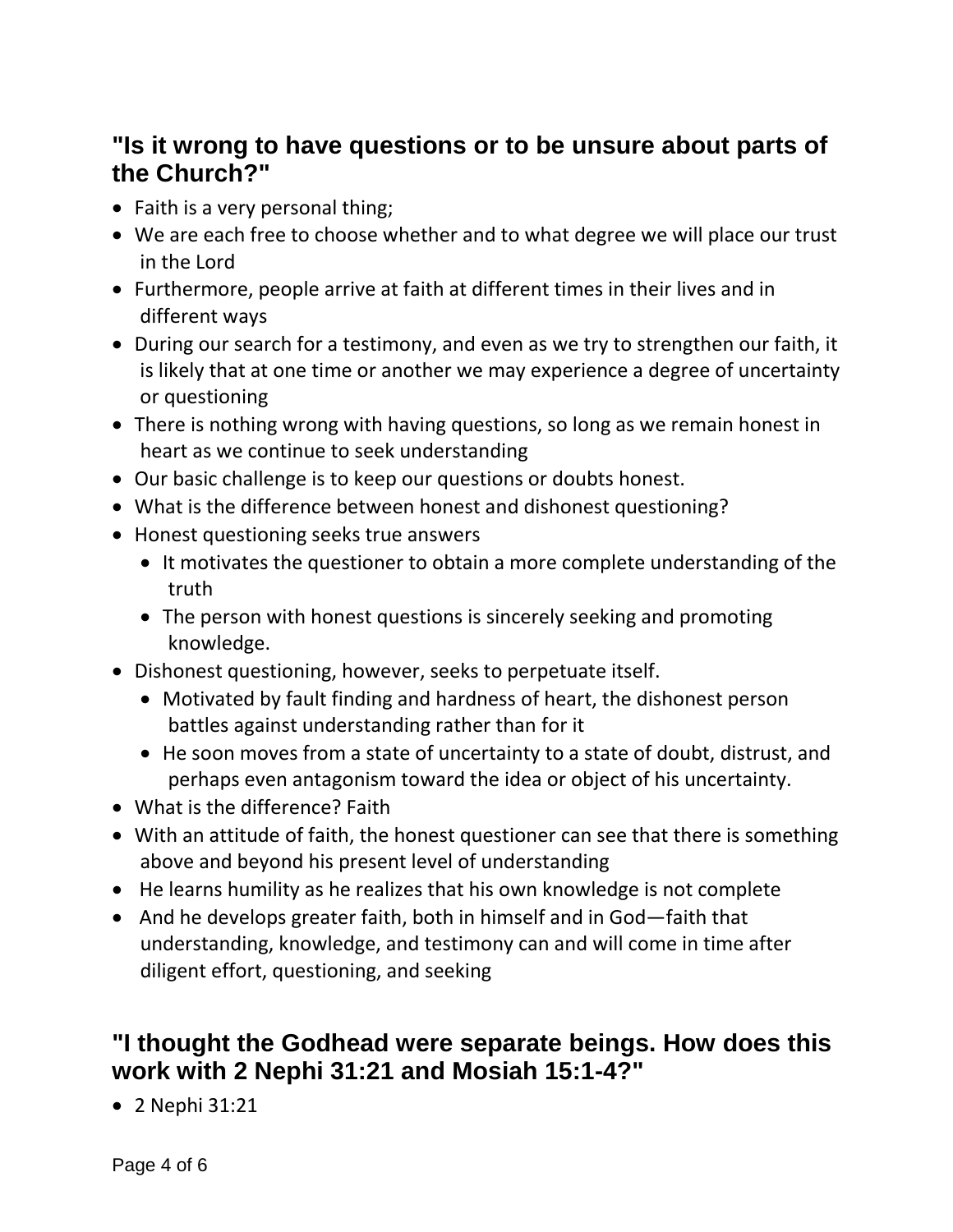- Look at cross references to one God
	- 3 Nephi 28:10-11

#### <span id="page-4-0"></span>**"Have or will they ever let a non-member in to the temple to watch his/her son or daughter get married"**

- No they have not and I doubt thy will ever
- Temple standards

#### <span id="page-4-1"></span>**"Why do we talk so much about obedience?"**

- Plan of salvation
	- Given our agency
	- Only through obedience can we return to our Heavenly Father

### <span id="page-4-2"></span>**"If this is the true church of God, why are there other religions?"**

- Plan of salvation
	- Given our agency
		- There will be as many ways to live as we can think about

### <span id="page-4-3"></span>**"What are the 70's and why do we have them?"**

- D&C 107:25, 34, 38
- Practical sense the quorum of the 12 can not be everywhere as needed